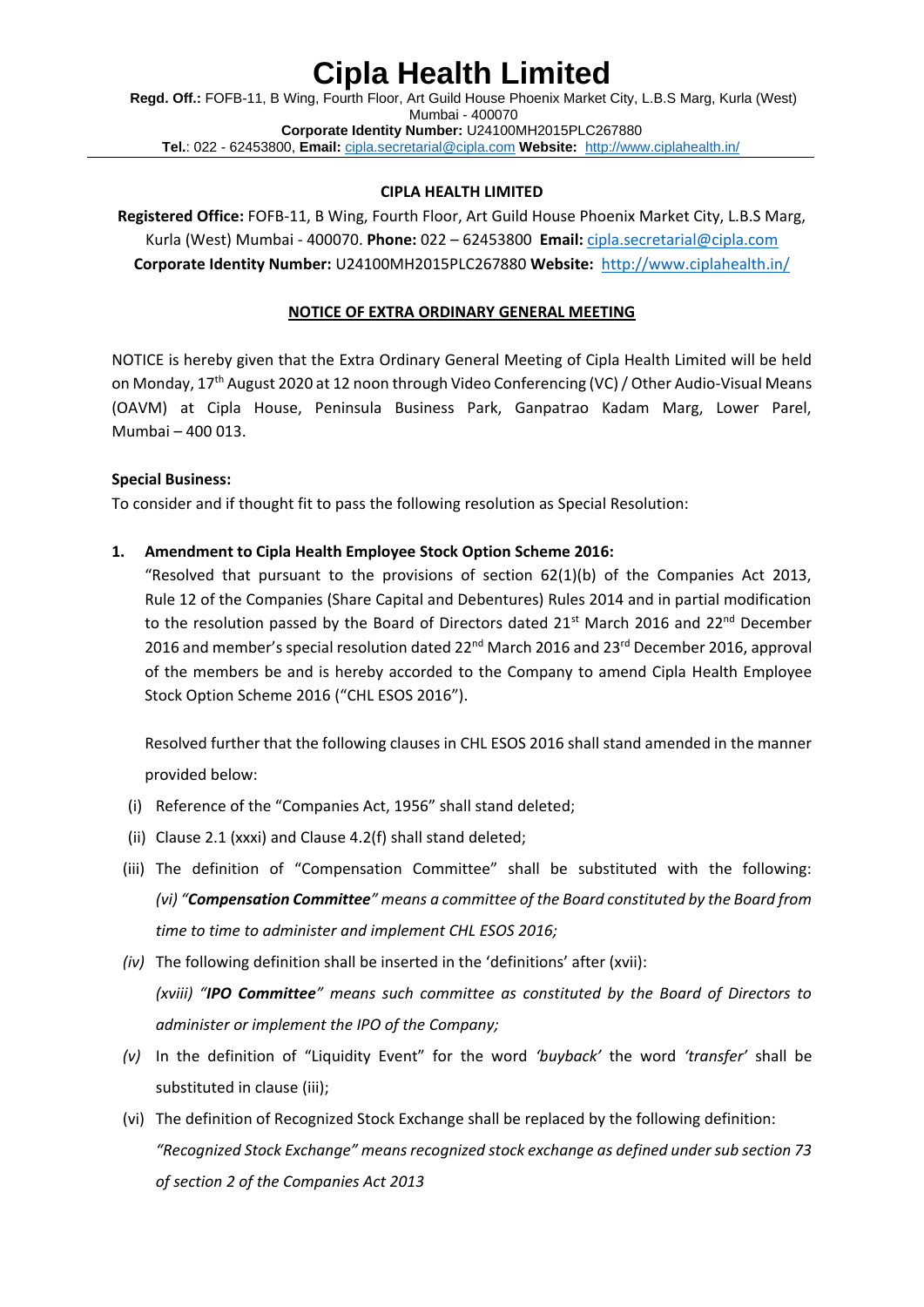**Regd. Off.:** FOFB-11, B Wing, Fourth Floor, Art Guild House Phoenix Market City, L.B.S Marg, Kurla (West) Mumbai - 400070 **Corporate Identity Number:** U24100MH2015PLC267880 **Tel.**: 022 - 62453800, **Email:** [cipla.secretarial@cipla.com](mailto:cipla.secretarial@cipla.com) **Website:** <http://www.ciplahealth.in/>

- *(vii)* In clause 3.1 for the words *"The shareholder of the Company in their meeting on March 15, 2016 have resolved to issue to Option Grantees under CHL ESOS 2016, not more than such number of Options as approved in this behalf"* the following words shall be substituted "*The total pool of options approved by the shareholders of the Company is 1,90,000 stock options".*
- *(viii)* In clause 4.2 the following words shall stand deleted: *"and the Investment Agreement dated November 27, 2015 entered into amongst the Company and certain shareholders of the Company,"*
- (ix) The existing Clause 4.2(c) shall be substituted with the following provision:

*The procedure for making a fair and reasonable adjustment (including adjustment to the number of options and / or the exercise price) in case of corporate actions, including without limitation, merger, sale of division, stock split / consolidation, rights issue and bonus issues;*

*(x)* The existing Clause 8.6 shall be substituted by the following provision:

### "*8.6 Buy –Back of shares by the Company*

*If prior to listing of Shares on a recognized stock exchange, the Board / Compensation Committee is willing to provide liquidity to the Option Grantee in full or in part, then Option Grantees shall have the option to exercise Vested Options and sell the Shares to the Company as per the terms and conditions of the buy-back. The terms and conditions and the price of buy-back by the Company, will be at FMV.*

Resolved further that Mr. Shivam Puri, Chief Executive Officer, and Mr. Siddharth Jain, Company Secretary be and are hereby severally authorised to do all such acts, deeds, things, matters as may be considered necessary for giving effect the aforesaid resolution.

By order of the Board of Directors

Date :  $14^{\text{th}}$  August 2020 Place : Mumbai Siddharth Jain Siddharth Jain Siddharth Jain Siddharth Jain Siddharth Jain Siddharth Jain Siddharth Jain

Company Secretary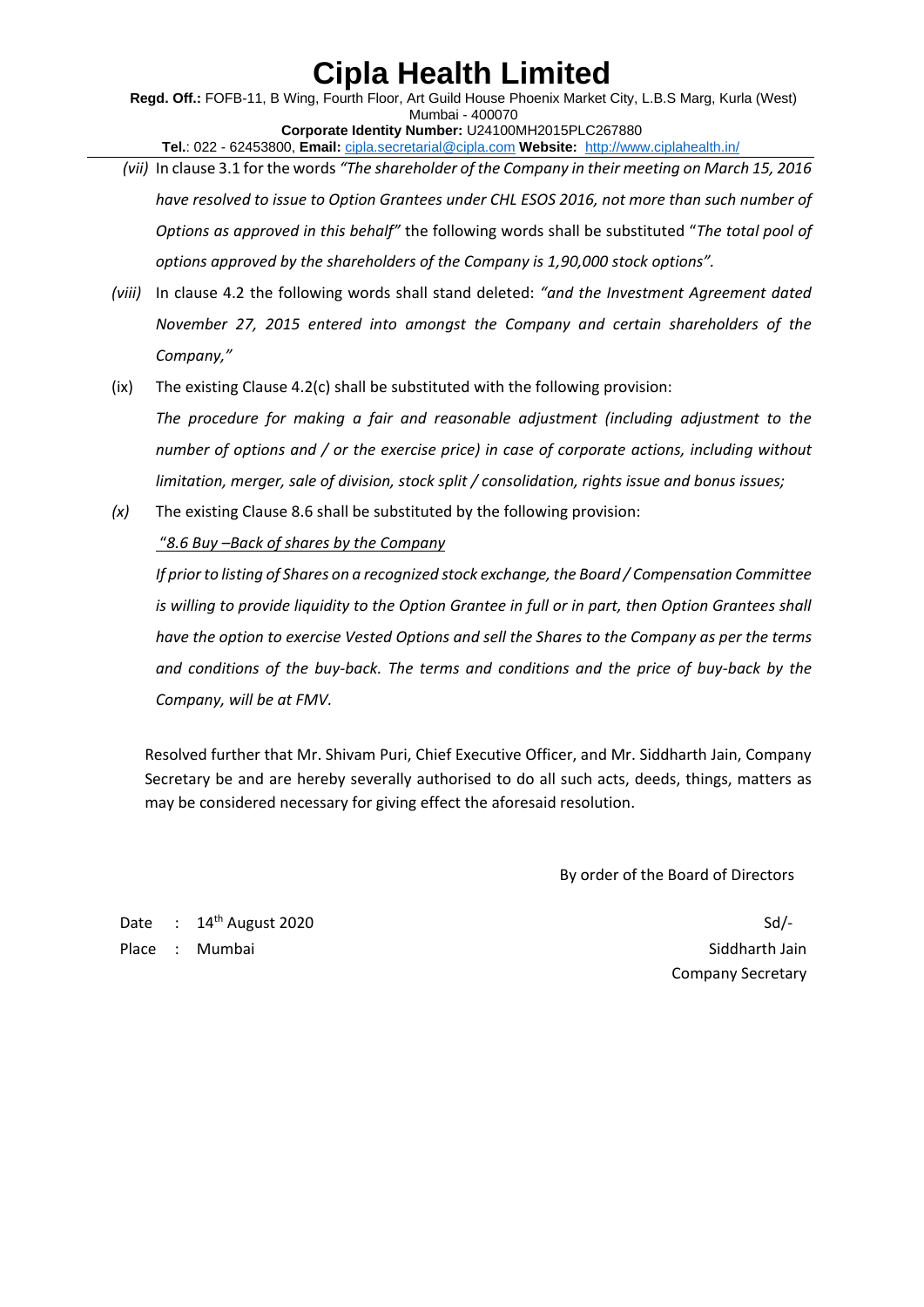**Regd. Off.:** FOFB-11, B Wing, Fourth Floor, Art Guild House Phoenix Market City, L.B.S Marg, Kurla (West) Mumbai - 400070 **Corporate Identity Number:** U24100MH2015PLC267880 **Tel.**: 022 - 62453800, **Email:** [cipla.secretarial@cipla.com](mailto:cipla.secretarial@cipla.com) **Website:** <http://www.ciplahealth.in/>

### **NOTES:**

In view of the continuing Covid-19 pandemic, the Ministry of Corporate Affairs ("MCA") has vide its circular dated April 8, 2020 and April 13, 2020 (collectively referred to as "MCA Circulars") permitted the holding of the Extra Ordinary General Meeting through VC / OAVM, without the physical presence of the Members at a common venue. In compliance with the provisions of the Companies Act, 2013 ("Act") and MCA Circulars, the EGM of the Company is being held through VC / OAVM.

- 1. In compliance with the aforesaid MCA Circulars, as the email ids of all the members were registered with the Company, the Notice of the Meeting is being sent through electronic mode to all the Members.
- 2. Pursuant to the Circular No. 14/2020 dated April 08, 2020, issued by the Ministry of Corporate Affairs, the facility to appoint proxy to attend and cast vote for the members is not available for this EGM. However, the Body Corporates are entitled to appoint authorised representatives to attend the EGM through VC/OAVM and participate thereat and cast their votes at the EGM.
- 3. The members can ask / pose questions at the time of the meeting or can send their queries / questions a[t cipla.secretarial@cipla.com](mailto:cipla.secretarial@cipla.com)
- 4. The Members can join the EGM in the VC/OAVM mode 15 minutes before and after the scheduled time of the commencement of the Meeting by following the procedure mentioned in the Notice. The facility of participation at the EGM through VC/OAVM will be made available for the members on first come first served basis. This will not include large Shareholders (Shareholders holding 2% or more shareholding), Promoters, Directors, Key Managerial Personnel, the Chairpersons of the Audit Committee, Nomination and Remuneration Committee and Auditors, who are allowed to attend the EGM without restriction on account of first come first served basis.
- 5. In case of poll is demanded, the members are requested to cast their vote on [cipla.secretarial@cipla.com.](mailto:cipla.secretarial@cipla.com) The members can cast their vote by sending their emails on the aforesaid email id.
- 6. Members attending the EGM through VC / OAVM shall be counted for the purpose of reckoning the quorum under Section 103 of the Act.
- 7. The Company doesn't have any shareholder which is categorised as institutional investors as on the date of circulation of the notice.
- 8. Since the EGM will be held through VC / OAVM, the Route Map is not annexed in this Notice.
- 9. The Explanatory Statement pursuant to the provisions of Section 102 of the Companies Act, 2013, setting out material facts in respect of the item no. 1 is annexed hereto.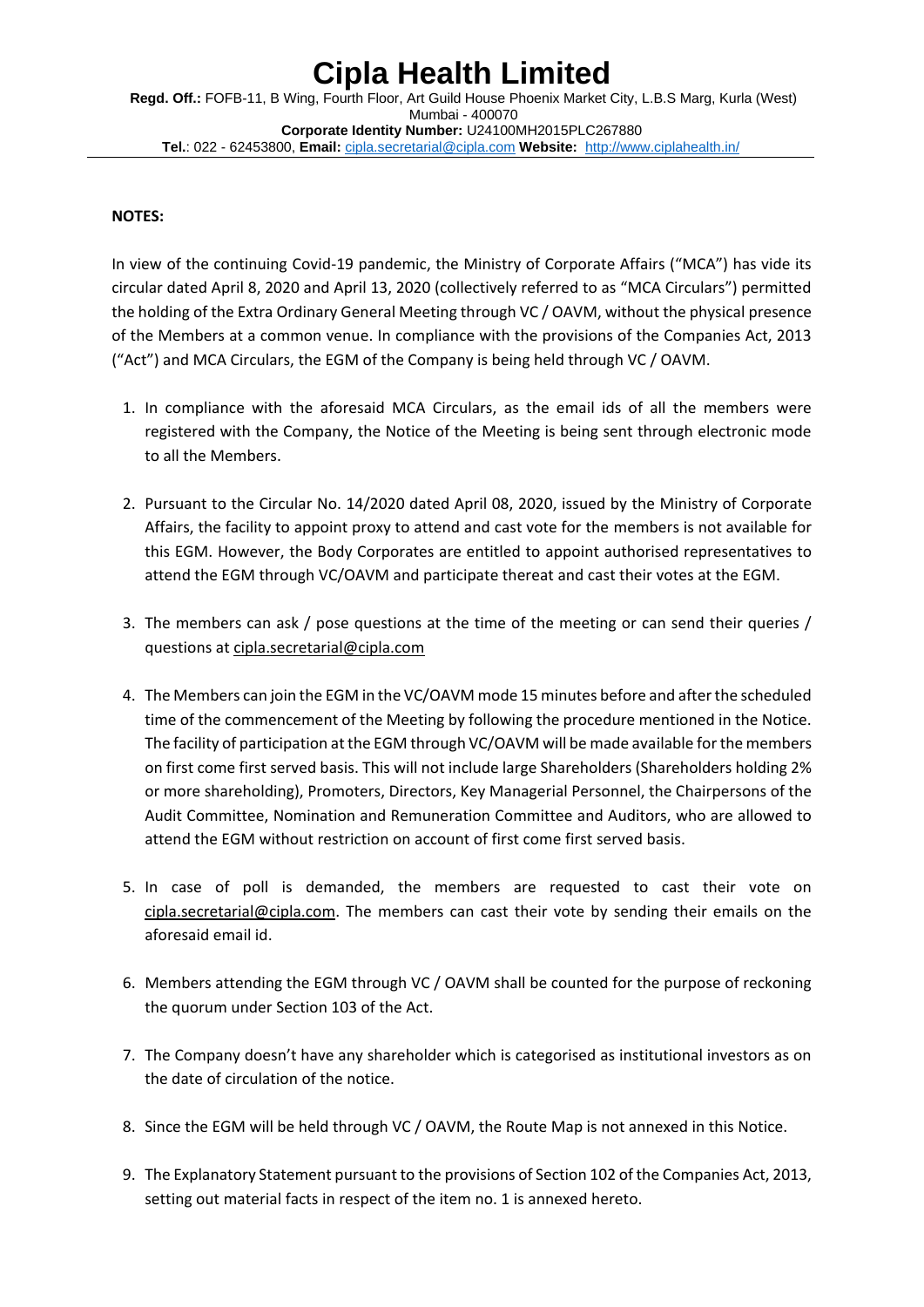**Regd. Off.:** FOFB-11, B Wing, Fourth Floor, Art Guild House Phoenix Market City, L.B.S Marg, Kurla (West) Mumbai - 400070 **Corporate Identity Number:** U24100MH2015PLC267880 **Tel.**: 022 - 62453800, **Email:** [cipla.secretarial@cipla.com](mailto:cipla.secretarial@cipla.com) **Website:** <http://www.ciplahealth.in/>

10.The members can request for the documents referred to in the Notice calling the EGM and the Explanatory Statement by sending a request on [cipla.secretarial@cipla.com](mailto:cipla.secretarial@cipla.com)

### **PROCEDURE TO JOIN THE MEETING:**

The meeting shall be held through Microsoft Teams platform. The members can join the meeting using the below mentioned link, alternatively, the meeting link can be accessed from your teams' calendar. In case of any technical issues the members are requested to contact on +91 8008558066.

### **[Join Microsoft Teams Meeting](https://apc01.safelinks.protection.outlook.com/ap/t-59584e83/?url=https%3A%2F%2Fteams.microsoft.com%2Fl%2Fmeetup-join%2F19%253ameeting_MDg5NTJlMTAtMWQ0Zi00ZWY2LTk1NWYtNjM3ZWNlOWMzOTI2%2540thread.v2%2F0%3Fcontext%3D%257b%2522Tid%2522%253a%2522e6fd9f9f-6c49-4254-b8e8-90fba073cceb%2522%252c%2522Oid%2522%253a%252260fc69ed-4189-4fae-b291-8f7b933e326b%2522%257d&data=02%7C01%7CJuzerYusuf.Masta%40Cipla.com%7C9372eb5865074696d9a008d84063285d%7Ce6fd9f9f6c494254b8e890fba073cceb%7C0%7C0%7C637330141917120462&sdata=1F87t89%2FoRwuf%2BV7DD6dhgTamTd30r0uVvoFtV0Yc1s%3D&reserved=0)**

[Learn more about Teams](https://apc01.safelinks.protection.outlook.com/?url=https%3A%2F%2Faka.ms%2FJoinTeamsMeeting&data=02%7C01%7CJuzerYusuf.Masta%40Cipla.com%7C9372eb5865074696d9a008d84063285d%7Ce6fd9f9f6c494254b8e890fba073cceb%7C0%7C0%7C637330141917120462&sdata=M0idTmpmryuyznyyzGrkCfcKklh%2BJqu05eOBQ2diXiM%3D&reserved=0) | [Meeting options](https://apc01.safelinks.protection.outlook.com/?url=https%3A%2F%2Fteams.microsoft.com%2FmeetingOptions%2F%3ForganizerId%3D60fc69ed-4189-4fae-b291-8f7b933e326b%26tenantId%3De6fd9f9f-6c49-4254-b8e8-90fba073cceb%26threadId%3D19_meeting_MDg5NTJlMTAtMWQ0Zi00ZWY2LTk1NWYtNjM3ZWNlOWMzOTI2%40thread.v2%26messageId%3D0%26language%3Den-US&data=02%7C01%7CJuzerYusuf.Masta%40Cipla.com%7C9372eb5865074696d9a008d84063285d%7Ce6fd9f9f6c494254b8e890fba073cceb%7C0%7C0%7C637330141917130460&sdata=7vYGq7Kx9KbAJIsw2g%2BB40MdbiKaswOixa0RAWQZh%2B8%3D&reserved=0)